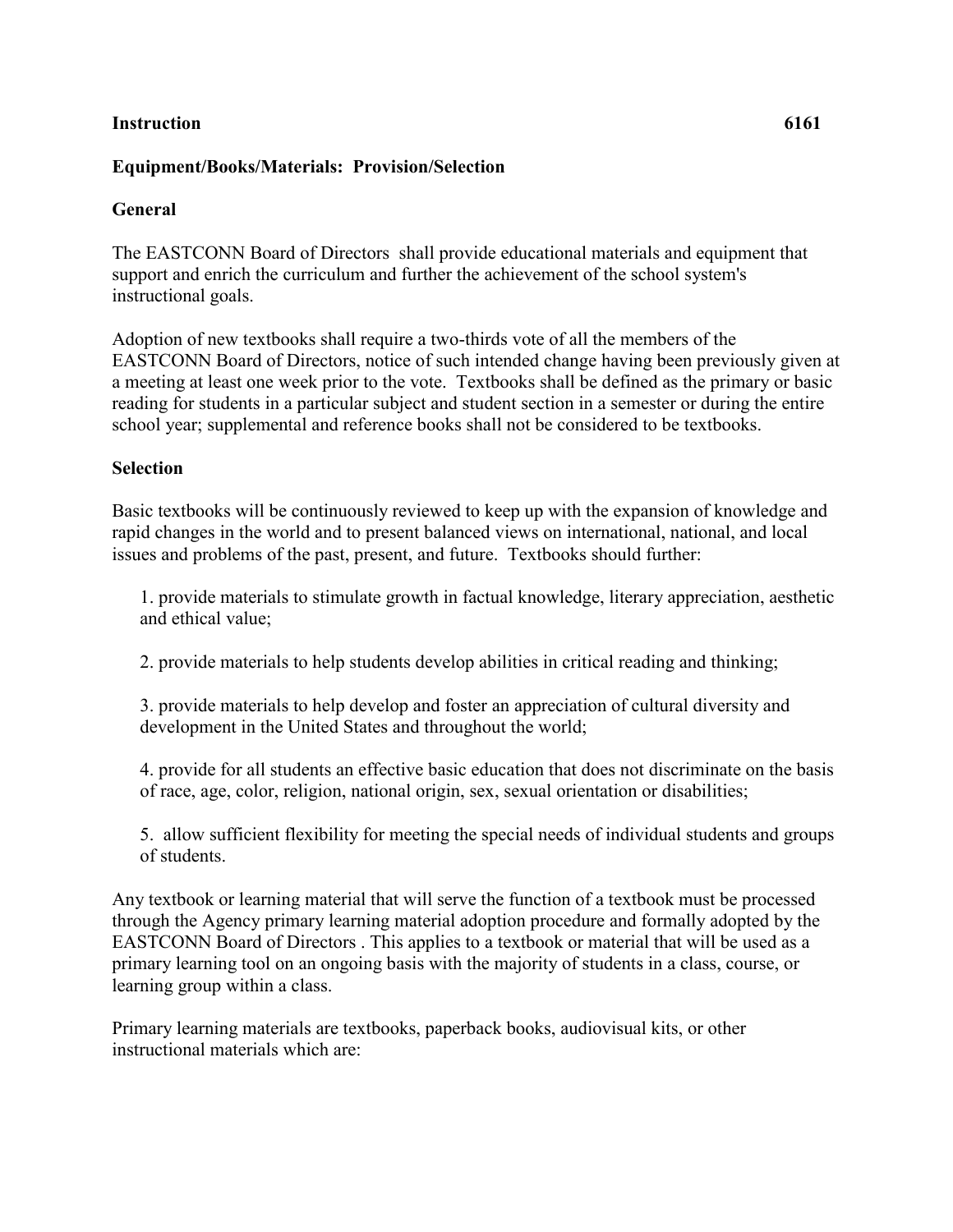• used for the duration of a course or school year; the majority of assignments are derived from such material.

• used by all students in a class, course, or learning group within a class.

The administration will develop and maintain a procedure for selecting materials which meets the aforementioned criteria. Such procedure shall include the opportunity for professional staff to analyze, evaluate, and recommend primary learning materials for adoption.

# **Instructional Materials**

Basic textbooks, instructional materials, and equipment shall be furnished by the EASTCONN Board of Directors for all EASTCONN students with the following exceptions:

- 1. Individual project materials to be used in the industrial arts, homemaking, and art courses.
- 2. Materials to be used for special projects not required for credit in a course.
- 3. Personal clothing items worn for physical education and other in-school athletic activities.

The administration will develop rules for textbook selection which meet the above criteria, including:

- 1. analysis, evaluation, and recommendation by professional staff.
- 2. the opportunity for interested citizens in EASTCONN to review recommended textbooks.

According to state law, the EASTCONN Board of Directors will make final textbook selections.

(cf. [1220](http://z2policy.cabe.org/cabe/DocViewer.jsp?docid=34&z2collection=core#JD_1220) Citizens' Ad Hoc Advisory Committees)

(cf. [1312](http://z2policy.cabe.org/cabe/DocViewer.jsp?docid=42&z2collection=core#JD_1312) Public Complaints)

 $(cf. 4118.21$  $(cf. 4118.21$  Academic Freedom)

- (cf. [5145.2](http://z2policy.cabe.org/cabe/DocViewer.jsp?docid=337&z2collection=core#JD_5145.2) Freedom of Speech/Expression)
- (cf. [6144](http://z2policy.cabe.org/cabe/DocViewer.jsp?docid=393&z2collection=core#JD_6144) Controversial Issues)
- Legal Reference Connecticut General Statutes

[10-](http://www.cga.ct.gov/2011/pub/Title10.htm)221 Boards of Education to prescribe rules.